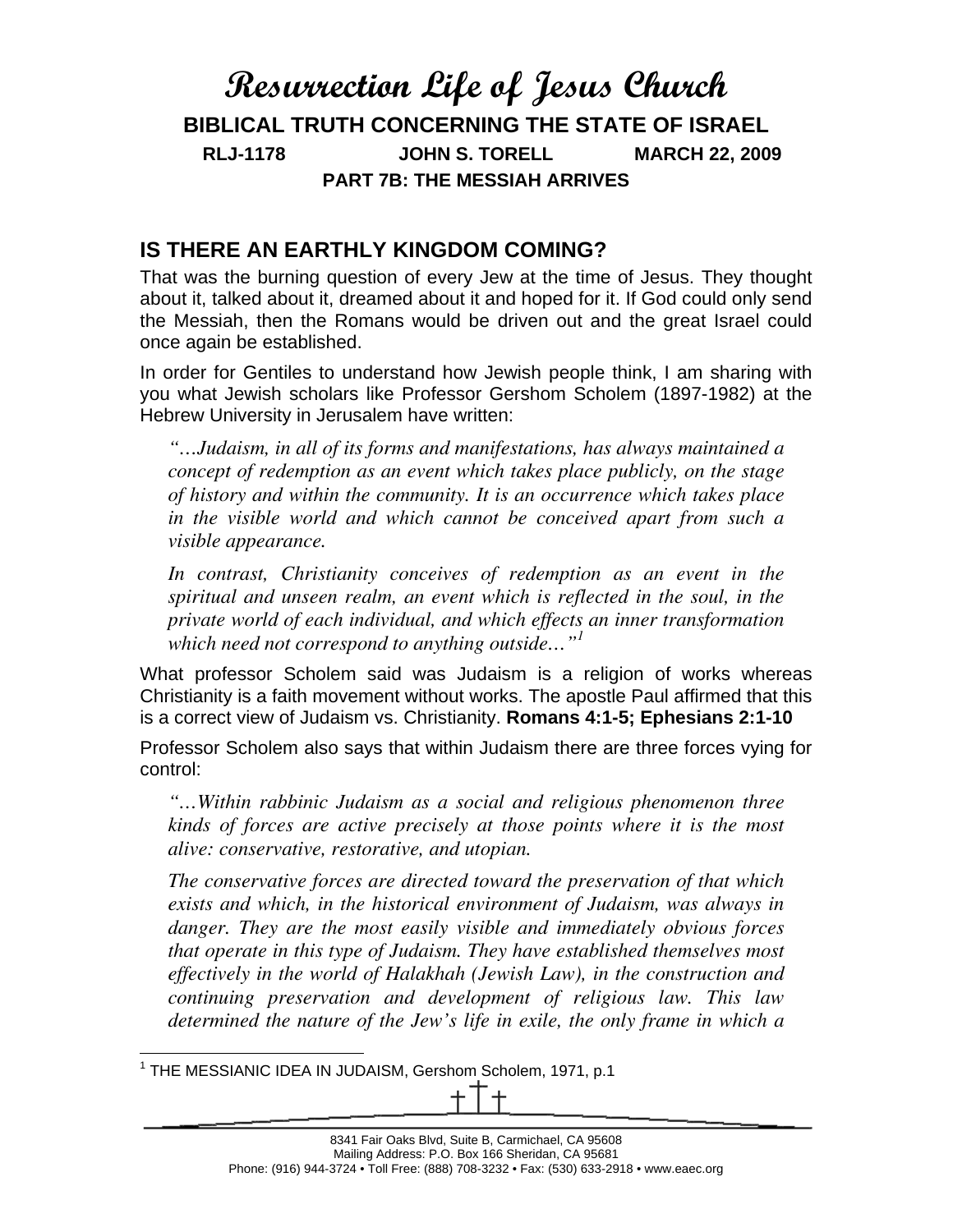life in the light of Sinaitic revelation seemed possible, and it is not *surprising that it drew to itself, above all, the conservative forces.* 

*The restorative forces are directed to the return and recreation of a past condition which comes to be felt as ideal. More precisely, they are directed to a condition pictured by the historical fantasy and the memory of the nation as circumstances of an ideal past. Here hope is turned backwards to the re-establishment of an original state of things and to a 'life with the ancestors.' But there are, in addition forces which press forward and renew; they are nourished by a vision of the future and receive utopian inspiration.* 

*They aim at a state of things which has never yet existed. The problem of Messianism in historical Judaism appears within the field of influence of these forces. To be sure, the conservative tendencies, great and even crucial as their role and their significance were for the existence of the*  religious community of Judaism, have no part in the development of *Messianism within this community….* 

*….The utopianism which presents the Jew of that epoch with the vision of an ideal as he would like to see it realized, itself falls naturally into two categories. It can take on the radical form of the vision of a new content which is to be realized in a future that will in fact be nothing other than the restoration of what is ancient, bringing back that which had been lost; the ideal content of the past at the same time delivers the basis for the vision of the future…"2*

When we look at this Jewish thinking, it is now easy to place the three political forces at the time of Jesus in their proper place.

## **THE PHARISEES**

The Pharisees belonged to the conservative force and constantly attacked Jesus for not maintaining the law as written in the Talmud. **Matthew 12:1-14, 24; 16:12**

## **THE SADDUCEES**

The Sadducees did not fit into any of these categories. They believed that there was no life after death; life was here and now that was all there was to it. **Acts 23:6-10**

They were pragmatic, worked well with the Roman occupation government and were able to make a decent living. Most likely a number of the publicans (tax collectors for the Roman government) were Sadducees. **Luke 19:1-9**

Collecting taxes was a thriving private enterprise in the Roman Empire and the state demanded a certain amount to be given to the state coffers, but the tax collector was free to charge much more, as long as he paid the amount set by

 $^2$  Ibid pp. 3-4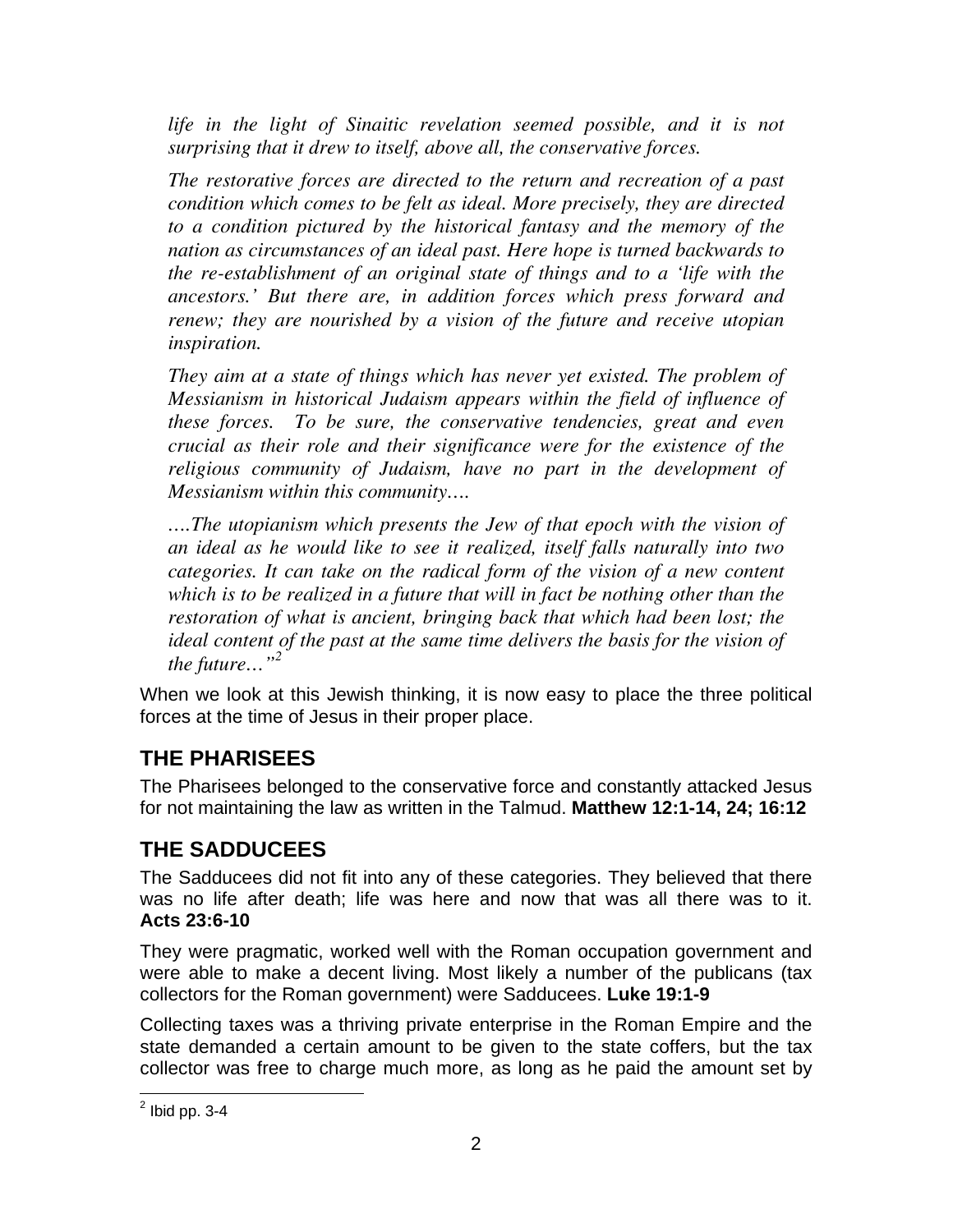the state. This was a horrible time for the common people; there was a tax on all imports and exports, and a general sale tax. Then there was a tax to cross bridges, there were road taxes, road and harbor taxes and even town taxes. In addition to road taxes, wagons were taxed on number of wheels, axles, pedestrians were taxed for walking on public roads and in addition to these taxes businesses and craftsmen had to purchase licenses in order to carry out their trade.<sup>3</sup> The Jewish people were completely fed up with the taxes. Jesus had to address the question of taxes and His response did not sit well with the Pharisees. **Mark 12:12-17**

## **THE ZEALOTS**

This is the first time in this series that I am introducing this powerful political and military group of Jews. They wanted to restore Israel to its former glory. In order to present this group, I have chosen the following write-up from Encyclopedia Britannica:

*"Zealot, a member of a Jewish sect noted for its uncompromising opposition to pagan Rome and the polytheism it professed. The Zealots were an aggressive political party whose concern for the national and religious life of the Jewish people led them to despise even Jews who sought peace and conciliation with the Roman authorities. A census of Galilee ordered by Rome in AD 6 spurred the Zealots to rally the populace to noncompliance on the grounds that agreement was an implicit acknowledgment by Jews of the right of pagans to rule their nation.* 

*Extremists among the Zealots turned to terrorism and assassination and became known as Sicarii (Greek sikarioi, "dagger men"). They frequented public places with hidden daggers to strike down persons friendly to Rome. In the first revolt against Rome (AD 66–70) the Zealots played a leading role, and at Masada in 73 they committed suicide rather than surrender the fortress, but they were still a force to be reckoned with in the first part of the following century. A few scholars see a possible relationship between the Zealots and the Jewish religious community mentioned in the Dead Sea Scrolls."*<sup>4</sup>

It is interesting to note that Jesus selected an apostle from this militant group in Judea. **Luke 6:15; Acts 1:13**

In the beginning of Jesus' ministry, the Zealots believed that he was the Messiah and tried with force to have him proclaim himself as "King of the Jews" and drive out the Romans with His supernatural power. **Matthew 11:12; John 6:14-15**

Most Christians have read the story of the apostle Paul as presented in the Book of Acts and know about the 40 men who banded together to kill Paul. But did you know that these 40 men were Zealots? The response from Claudius Lysias, the

 3 UNGER'S BIBLE DICTIONARY, 1957, pp. 899-900

<sup>4</sup> ENCYCLOPEDIA BRITANNICA 2008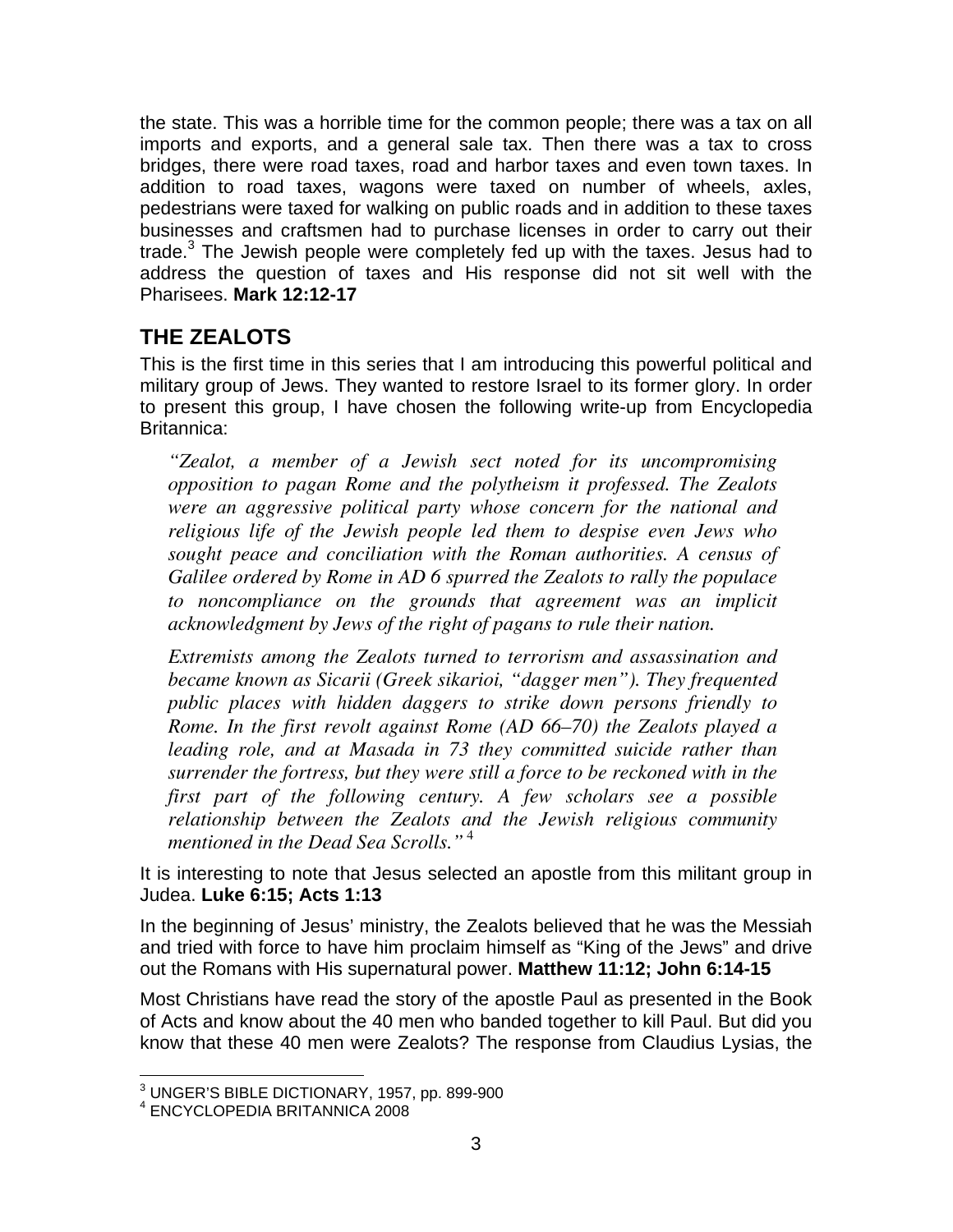chief captain of the Roman garrison in Jerusalem was swift, and if you look upon the force he assembled to protect Paul, you will understand just how much power these Zealots wielded. **Acts 23:10-35**

The Zionist World Federation founded by Theodore Herzl in the mid 1890's has its roots in the Zealots. The same murderous spirit that drove the Zealots have been driving the modern Zionists with the culmination of the political state of Israel in 1948.

## **THE ESSENES**

The Essenes were a fourth group that existed at the time of Jesus that belonged to the utopian force in Judaism. The New Testament doesn't tell us if any member from this community ever joined Jesus and His ministry. In order to give a brief explanation of what the Essenes stood for, I am again quoting from Encyclopedia Britannica:

*"Essene, a member of a religious sect or brotherhood that flourished in Palestine from about the 2nd century BC to the end of the 1st century AD. The New Testament does not mention them and accounts given by Josephus, Philo of Alexandria, and Pliny the Elder sometimes differ in significant details, perhaps indicating a diversity that existed among the Essenes themselves.* 

*The Essenes clustered in monastic communities that, generally at least, excluded women. Property was held in common and all details of daily life were regulated by officials. The Essenes were never numerous; Pliny fixed their number at some 4,000 in his day.* 

*Like the Pharisees, the Essenes meticulously observed the Law of Moses, the sabbath, and ritual purity. They also professed belief in immortality and divine punishment for sin. But, unlike the Pharisees, the Essenes denied the resurrection of the body and refused to immerse themselves in public life. With few exceptions, they shunned Temple worship and were content to live ascetic lives of manual labour in seclusion. The sabbath was reserved for day-long prayer and meditation on the Torah (first five books of the Bible). Oaths were frowned upon, but once taken they could not be rescinded.* 

*After a year's probation, proselytes received their Essenian emblems but could not participate in common meals for two more years. Those who qualified for membership were called upon to swear piety to God, justice toward men, hatred of falsehood, love of truth, and faithful observance of all other tenets of the Essene sect. Thereafter new converts were allowed to take their noon and evening meals in silence with the others.*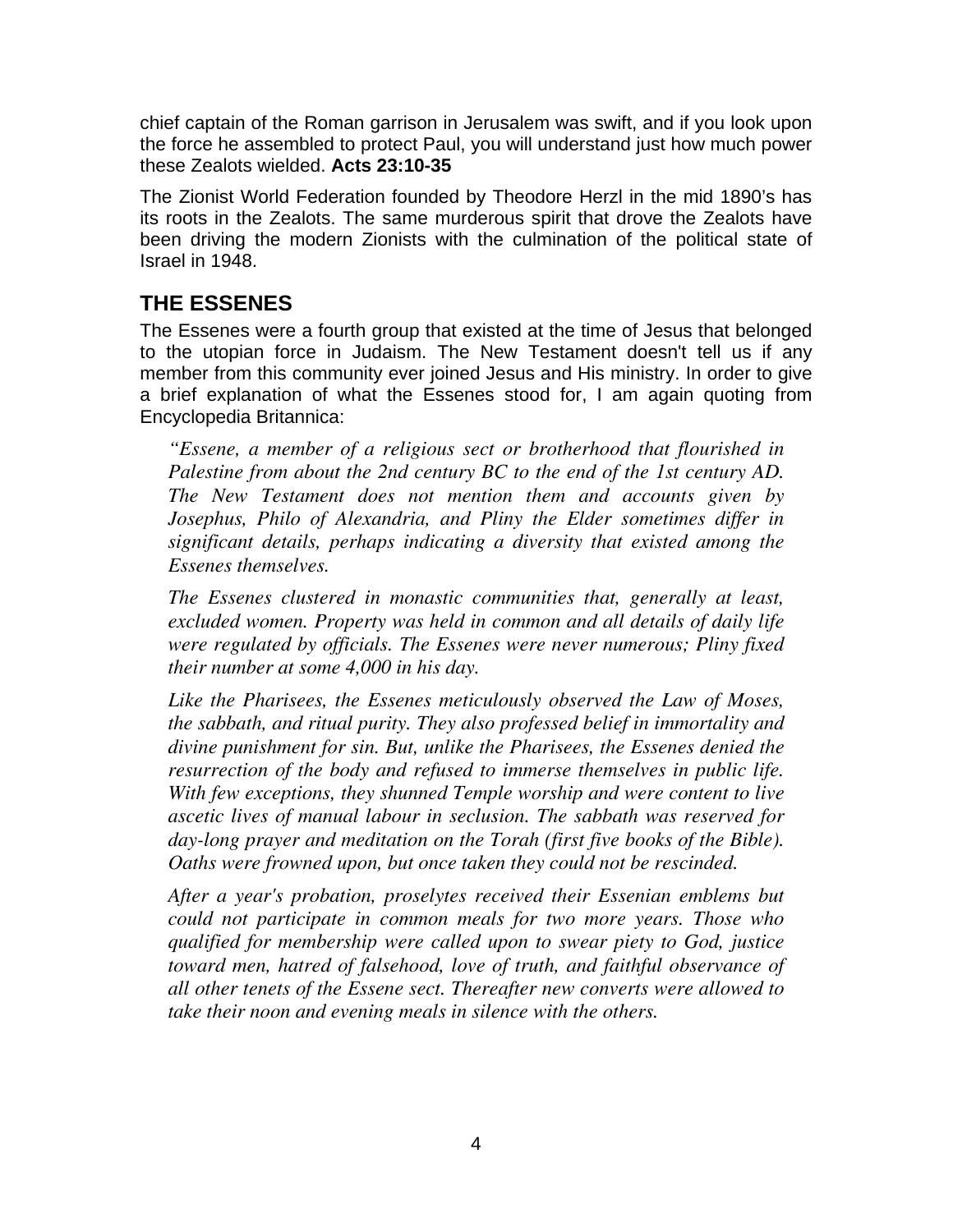*Following the discovery of the Dead Sea Scrolls (late 1940s and 1950s) in the vicinity of Khirbat Qumrān, most scholars have agreed that the Qumrān (q.v.) community was Essenian."<sup>5</sup>*

## **THE CABALA**

 The "Cabalistic Messiah" is a concept I want to introduce because few Christians have ever heard of it. Let us once again turn to Professor Scholem:

*"…This deep feeling of the impossibility of calculating the Messianic age has produced in the Messianic Aggadah<sup>6</sup> the idea of the occultation (hiding) of the Messiah, who is always already present somewhere and whom a profound legend, not without cause, allows to have been born on the day of the destruction of the Temple. Beginning at that moment of the deepest catastrophe there exists the chance for redemption. 'Israel speaks to God: When will you redeem us? He answers: When you have sunk to the lowest level, at that time will I redeem you.' Corresponding to this continually present possibility is the concept of the Messiah who continually waits in hiding…* 

*…The pages of the Talmud tractate (treatise) Sanhedrin which deal with the Messianic age are full of most extravagant formulations of this kind. The drive toward the point that the Messiah will come only in an age which is either totally pure or totally guilty and corrupt…"7*

## **THE MESSIAH AND CATASTROPHIC EVENTS**

The Jews who follow the teaching of the Cabala have a totally warped understanding of the Messiah. $8\,$  In short, this is what the Cabala teaches concerning the Messiah:

During the time of creation, God became confused and a portion of Him fell into the bottomless pit where it took the form of a "holy serpent." The holy serpent is the Messiah, who in himself is not a person, but an "essence." It is the duty of all Cabalistic Jews to rescue this holy serpent and bring him up to the earth. But the serpent cannot escape the abyss until one of the following conditions is fulfilled:

- 1. The earth is full of goodness and there is no more sin.
- 2. All human beings on the earth have become totally evil and are wallowing in sin.

The Cabalistic leadership decided it would be easier to make people evil than good. Thus, it is the duty of all Cabalistic Jews to sin as much as possible in order to lead all people into a totally depraved lifestyle, which will destroy society

<sup>&</sup>lt;sup>5</sup> Ibid

 $6$  AGGADAH - Tales and lore in the Talmud and Midrash (Jewish commentaries)

THE MESSIANIC IDEA IN JUDAISM, Gershom Scholem, 1971, pp.11-13<br><sup>8</sup> THE DOVE WINTER 1995, John S. Torell, pp.*1*.27

<sup>&</sup>lt;sup>8</sup> THE DOVE WINTER 1995, John S. Torell, pp.4-37